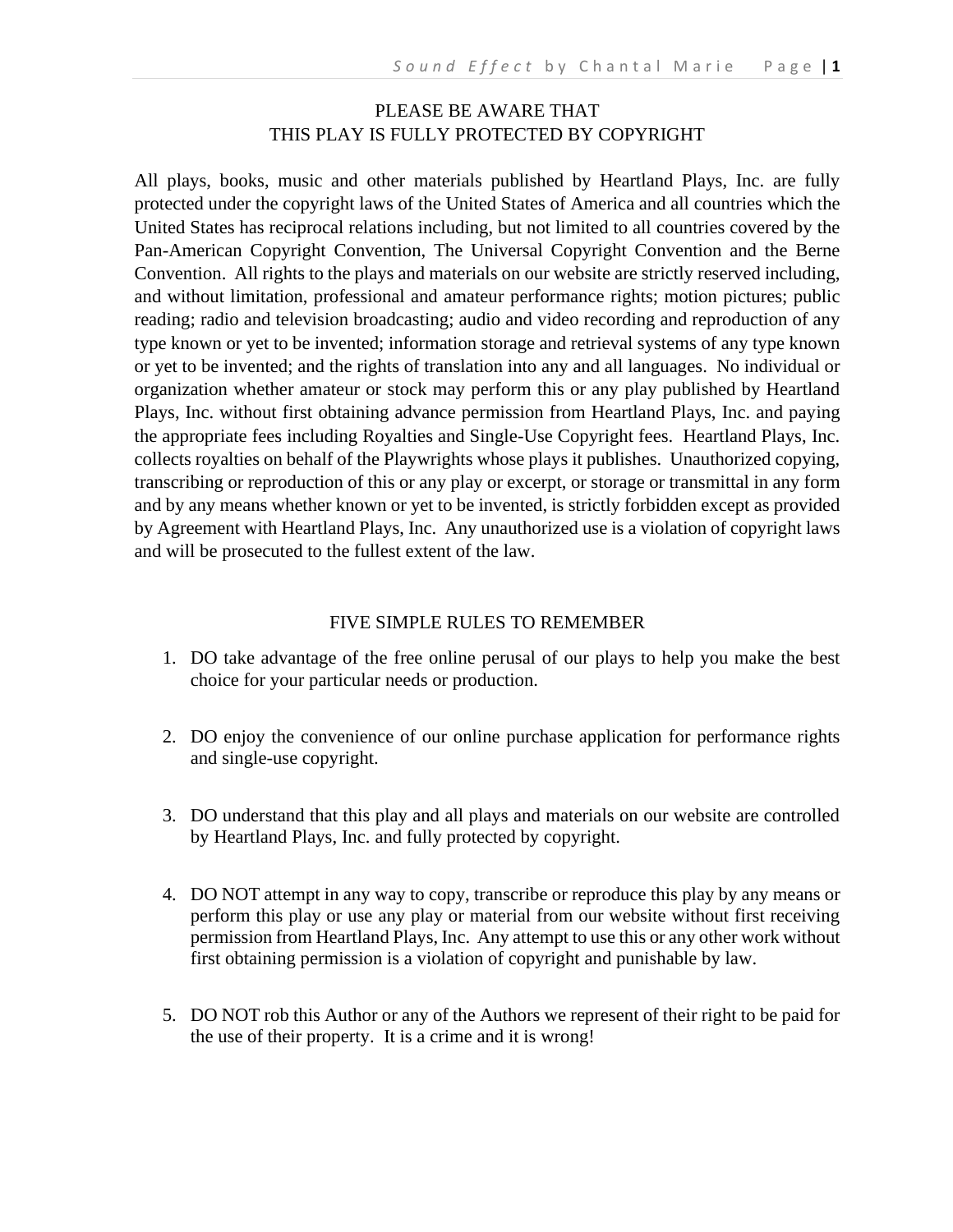**Product Code: A1007-SP**

# Sound Effect

# A 10-Minute Contemporary Comedy

# by Chantal Marie

**ALL RIGHTS RESERVED REPRODUCTION WITHOUT SPECIFIC WRITTEN PERMISSION PROHIBITED**

> **Performance Rights Available Exclusively through Heartland Plays, Inc. at heartlandplays.com playsnow@heartlandplays.com customer service: 406-431-7680**

> > **Copyright © 2021 by Chantal Marie PAu004107524 / 2021-10-12**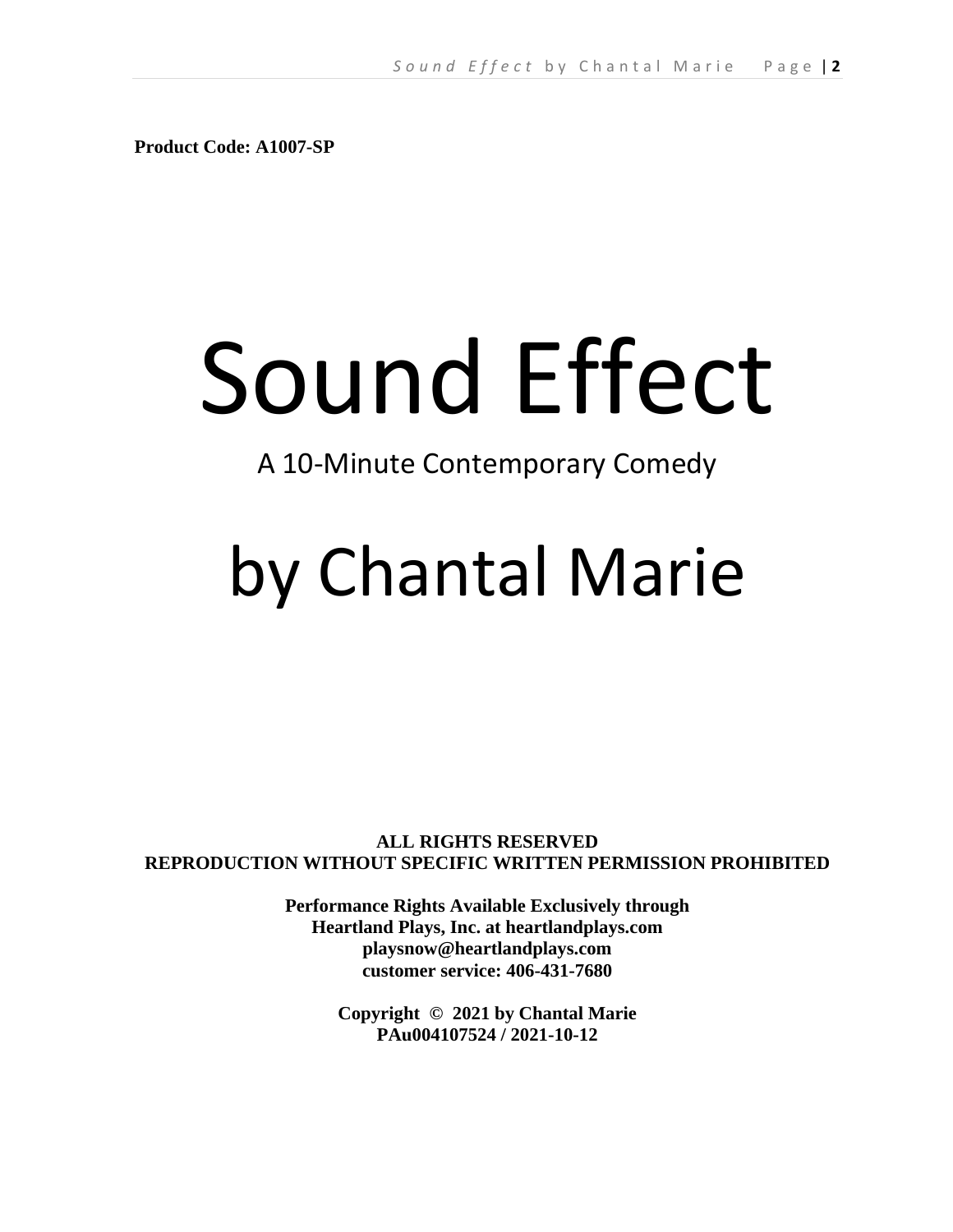# Sound Effect by Chantal Marie

# **CAST OF CHARACTERS**

SARA: *Best friend of Charles*

CHARLES: *Best friend of Sara*

ENRIQUE: *Friend of Charles*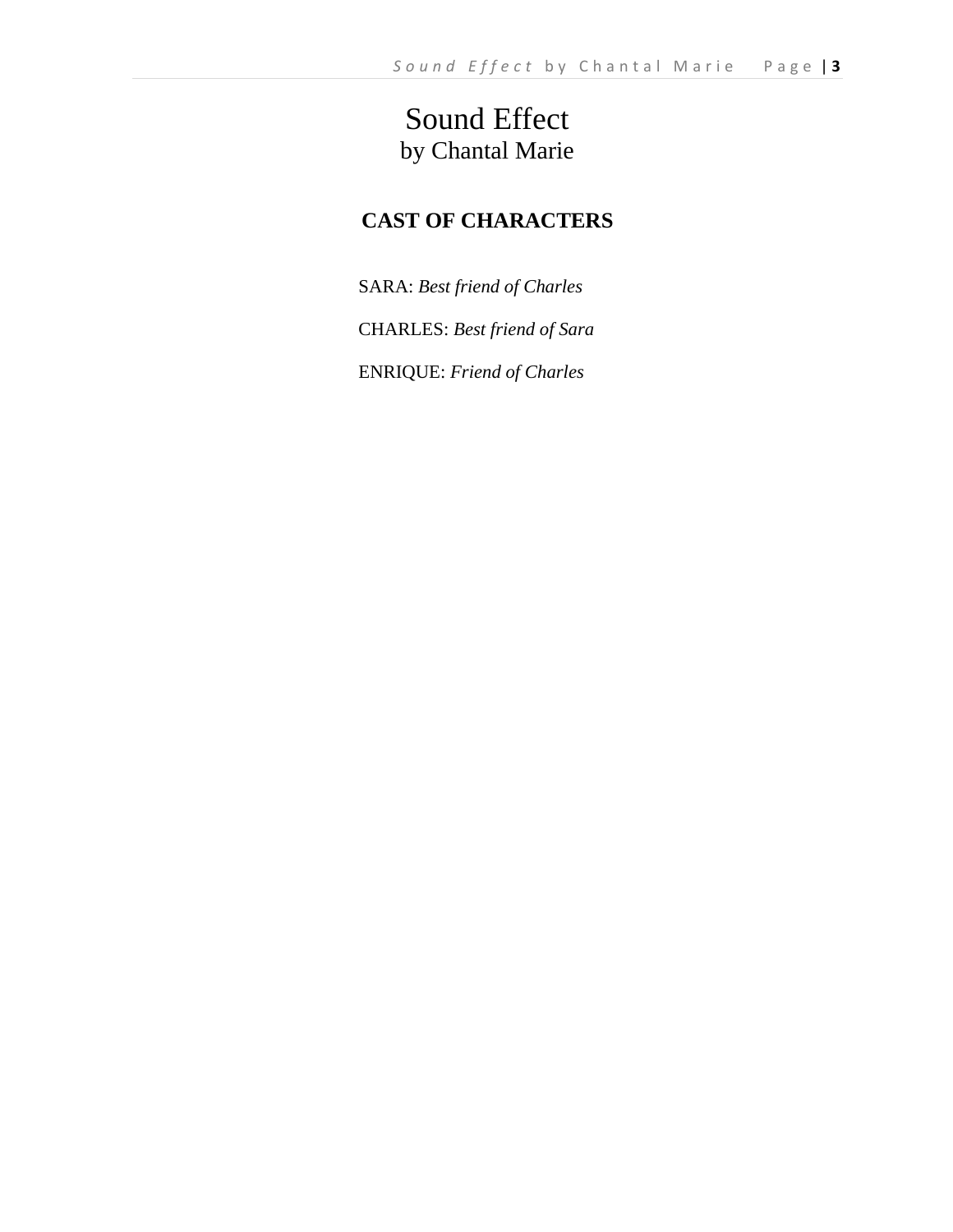### Sound Effect by Chantal Marie

| <b>SETTING:</b> | Sara's apartment; a table and two<br>chairs stage right and a vase with<br>flowers and a sofa stage left.                                                                                       |
|-----------------|-------------------------------------------------------------------------------------------------------------------------------------------------------------------------------------------------|
| AT RISE:        | SARA fluffs the pillows on the<br>sofa anxiously anticipating the<br>arrival of her best friend,<br>CHARLES. SARA is accepting a<br>visit for the first time since<br>coming out of quarantine. |

SFX: *DOORBELL RINGS*.

SARA Coming! *(Sashays to the front door; flings it open)* Charles! Charley Bear, Char Man.

#### CHARLES

Sara Wara Fara Tara!

*Leaving the door ajar, they perform a pretend hug to avoid touching.* 

#### SARA

Oh, those pesky germs.

#### CHARLES

They're just evil.

SARA

Enough with germs and sickness! It's so good to see you in person!

#### **CHARLES**

How are you feeling today?

#### SARA

Pretty good. I just realized that you're the first human being I've been with in real life except my doctor in, like, three months.

#### CHARLES

Kee-razy, woman!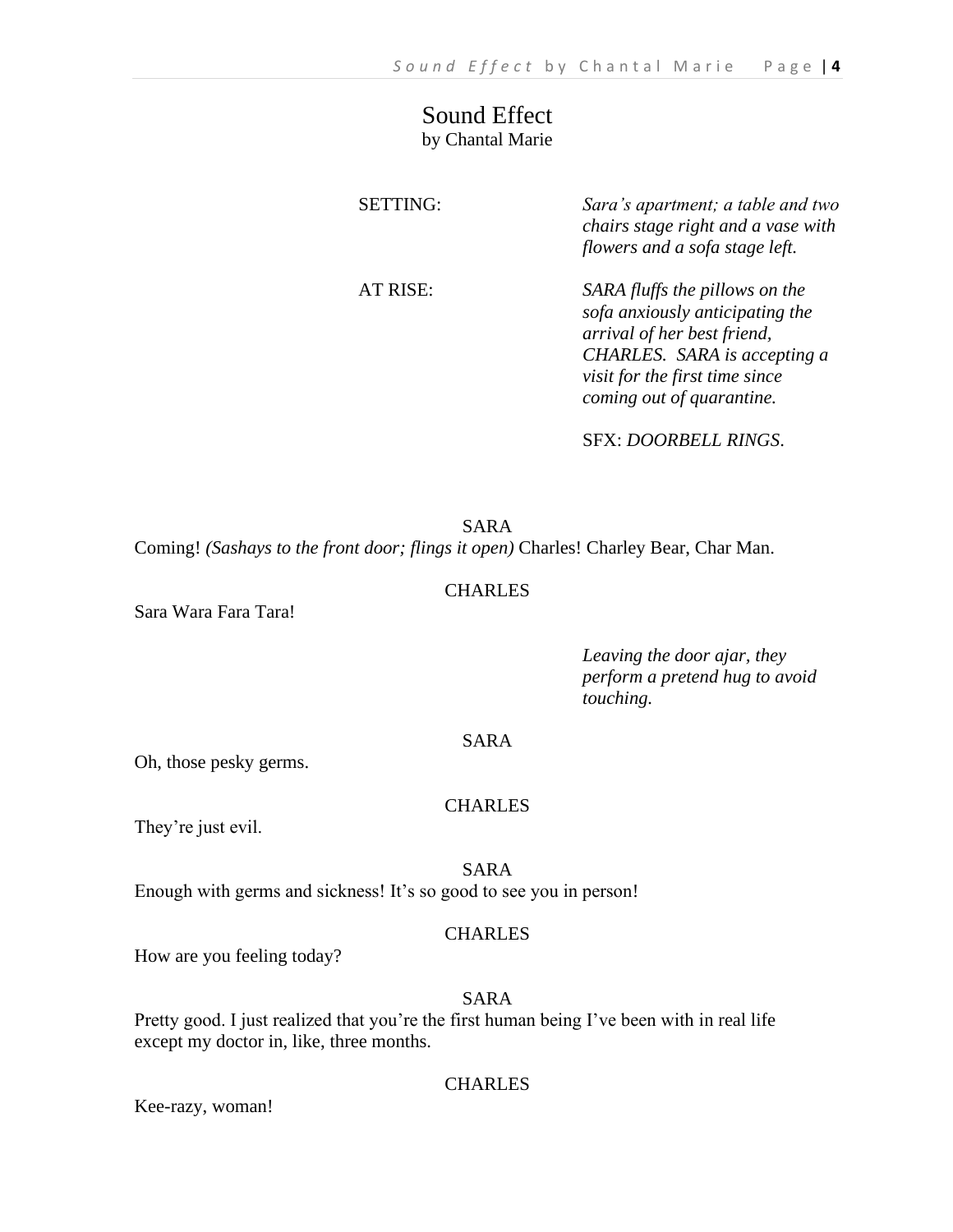*ENRIQUE comes bounding in, a little out of breath.*

ENRIQUE

I got a parking space right in front of the building!

*SARA stares at ENRIQUE.*

#### SARA

*(To CHARLES)* 

Uh, sound effect.

#### CHARLES

Uh, no sound effect.

#### SARA

SOUND EFFECT.

*SARA grabs CHARLES' shirt and drags him aside.* 

#### SARA. *Cont'd*

You didn't tell me you were bringing someone. This was supposed to be you and me getting together.

#### CHARLES

This is my friend Enrique and if you would just give me two seconds I will introduce you guys.

#### SARA

You know I have been living like a hermit. You can't just go and throw some random person into my life.

#### CHARLES

I'm hardly 'throwing him into your life.' I told you my car's in the shop. He gave me a ride. Plus, he's a good guy. You'll like him.

#### ENRIQUE

Guys? Do you want me to go?

#### **CHARLES**

Absolutely not.

#### SARA

 *(Composing herself)*  No, it's very nice to meet you.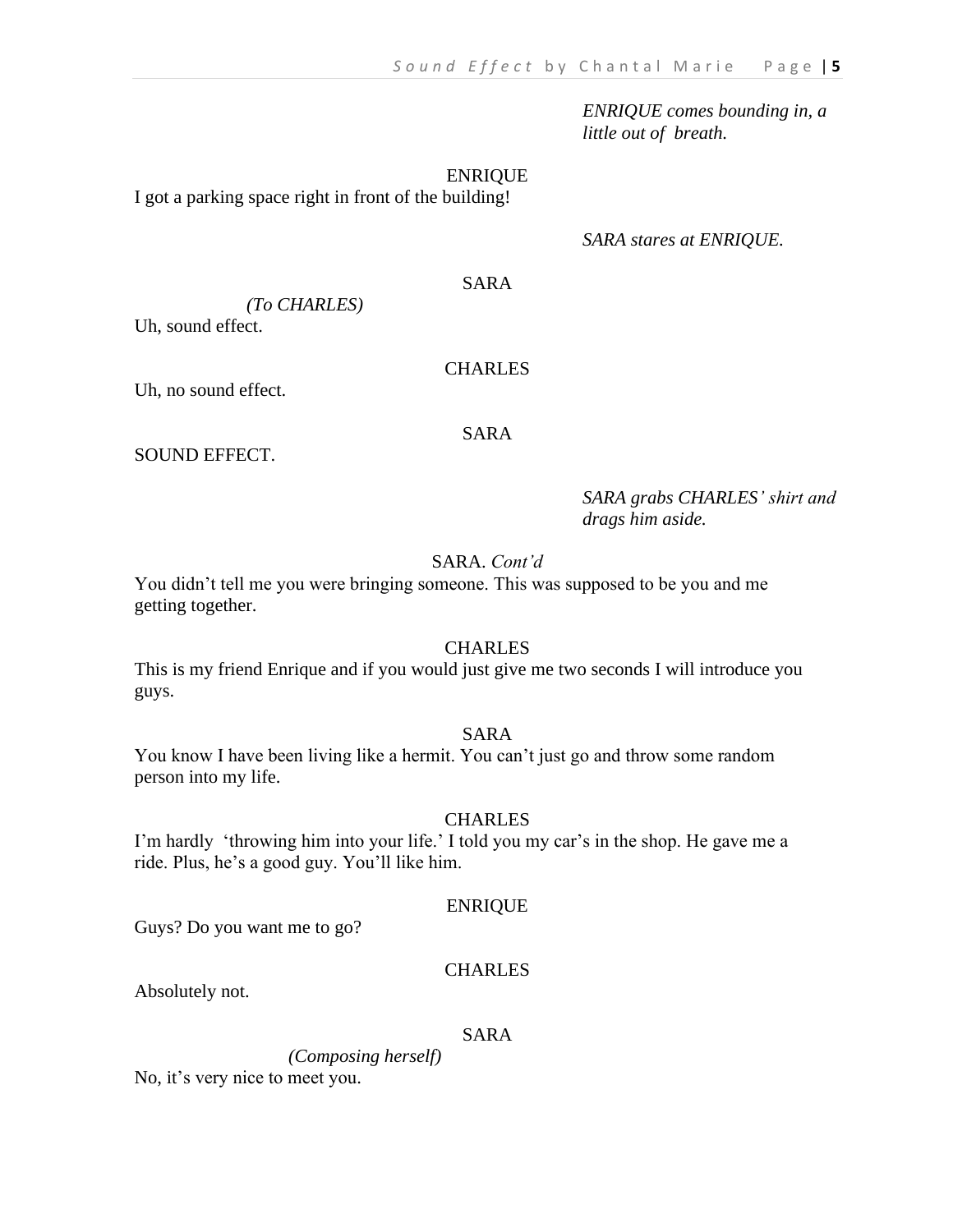*ENRIQUE crosses to SARA and holds out his hand.* 

SARA

I don't shake hands with people anymore. It's very unsanitary. In fact, I should probably be wearing gloves.

#### **CHARLES**

#### *(To ENRIQUE)*

Remember, she was really sick.

#### ENRIQUE

Right, right. By the way, if you don't mind me asking, what does "Sound Effect" mean?

#### SARA

It's just a silly inside joke.

#### CHARLES

 *(To ENRIQUE, starting to explain)* 

You know in the movies−

#### SARA

Don't explain it. He'll think there's something wrong with us.

#### **CHARLES**

I'm sure it's too late for that. *(To ENRIQUE)* You know how in the movies when something unexpected or sudden happens and they use that sound effect of someone grabbing a phonograph needle off a record?

We love that sound effect. We love that sound effect.

SARA CHARLES

*SARA and CHARLES look at each other.* 

#### ENRIQUE

#### *(To CHARLES)*

You know, if you want to spend some time together I can just go grab a coffee somewhere and you can text me when you're ready to leave.

#### SARA

No, please stay. Sit down.

*ENRIQUE and CHARLES sit at the sofa. There is an awkward pause.*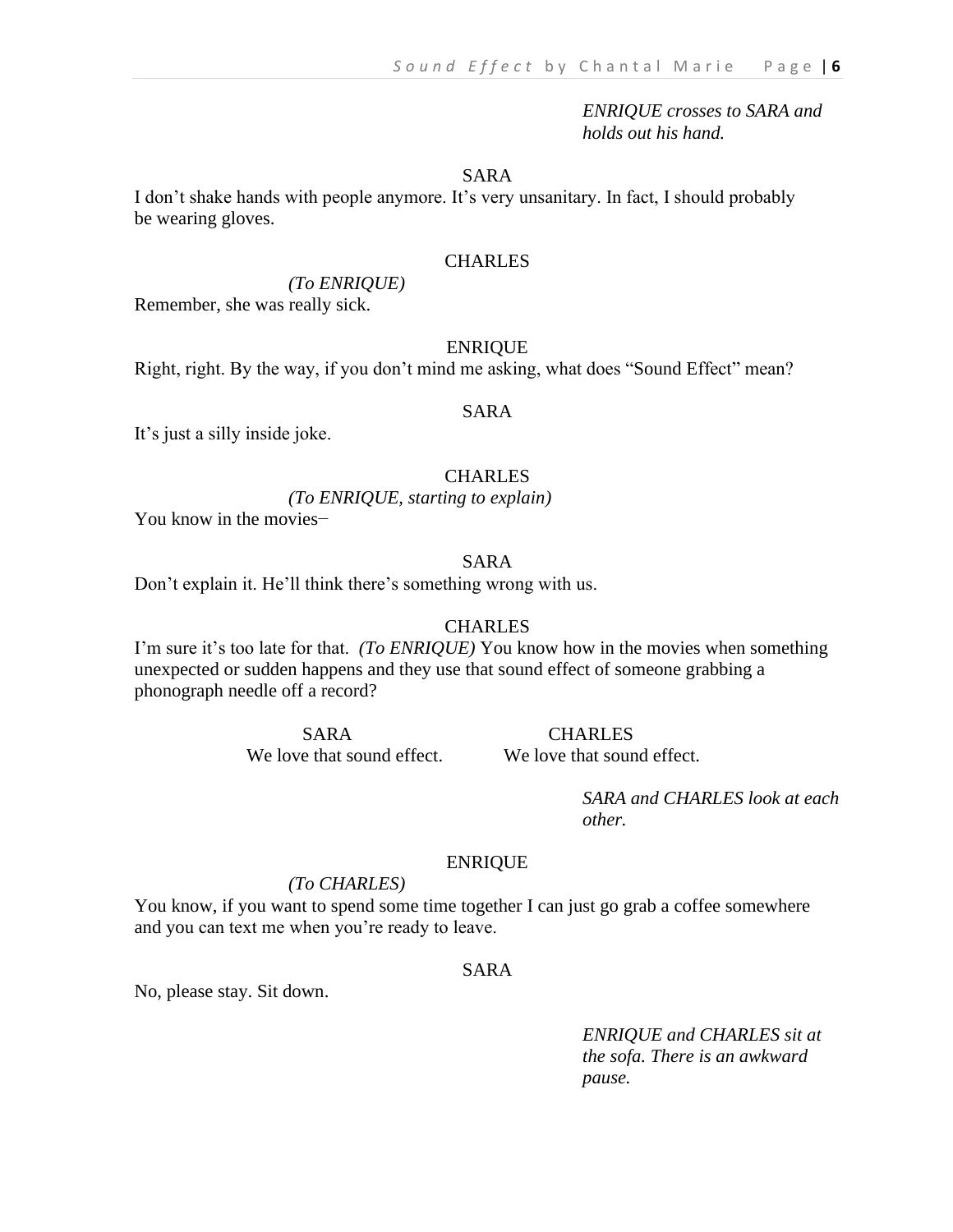#### SARA

*(Finally)* Would you like to something to drink?

#### ENRIQUE

I'll have a beer, if you have any.

#### **CHARLES**

Same.

#### SARA

*(To CHARLES)*  You never drink beer in the middle of the day.

#### CHARLES

Well, I started, okay?

*SARA stares at the two of them and they stare back. SARA makes no move to get the beer.*

#### SARA

I can't do this.

#### **CHARLES**

Um, what?

SARA

I have been alone so long that this real-life encounter is just too intense. I'm sorry, but I'm going to have to ask you to leave.

> *ENRIQUE stands. CHARLES remains sitting.*

#### **CHARLES**

But you're the one who invited us over. Well, me, anyway.

#### SARA

I made a mistake. This was too soon for me to be with actual human beings. The pressure is stifling me. I need my space back.

#### CHARLES

You sound like an insane person.

#### SARA

Thank you for the compliment. Now please leave. I'm putting up this boundary to protect myself.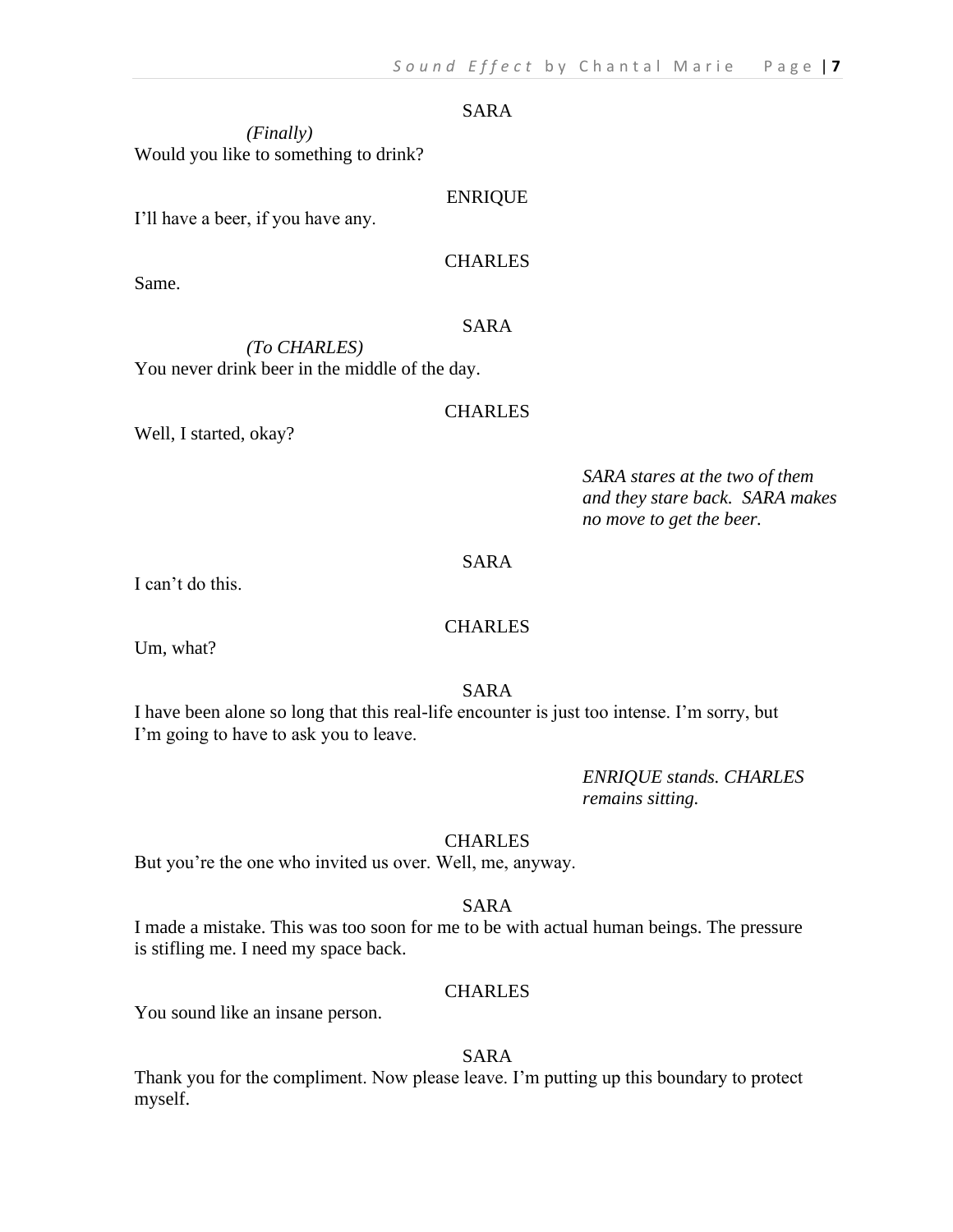#### *ENRIQUE crosses to the door.*

#### ENRIQUE

 *(To CHARLES)*  Come on, she wants us to leave.

#### CHARLES

I'm not leaving on principle.

#### SARA

Sound effect! Yes, you are. God, even the noise of live human voices is an assault on my senses.

#### ENRIQUE

You guys really like that "sound effect" thing.

#### **CHARLES**

We probably overuse it a little.

#### SARA

I think I'm having a panic attack. *(Crosses and leans against the table)* Ew, I'm sweating.

#### **CHARLES**

But I wanted to speak to you about moving in.

#### SARA

What?

#### **CHARLES**

On the phone, you said you were thinking about getting a roommate. My lease is up at the end of the month. I think it's a great idea. It'll be fun.

#### SARA

I can't even envision such a thing right now.

#### CHARLES

Can I have that beer, anyway?

#### SARA

Get out.

#### **CHARLES**

Guess I'll have to get it myself. *(Jumps up; starts toward kitchen)*

#### ENRIQUE

*(To CHARLES)*  You're kind of torturing her.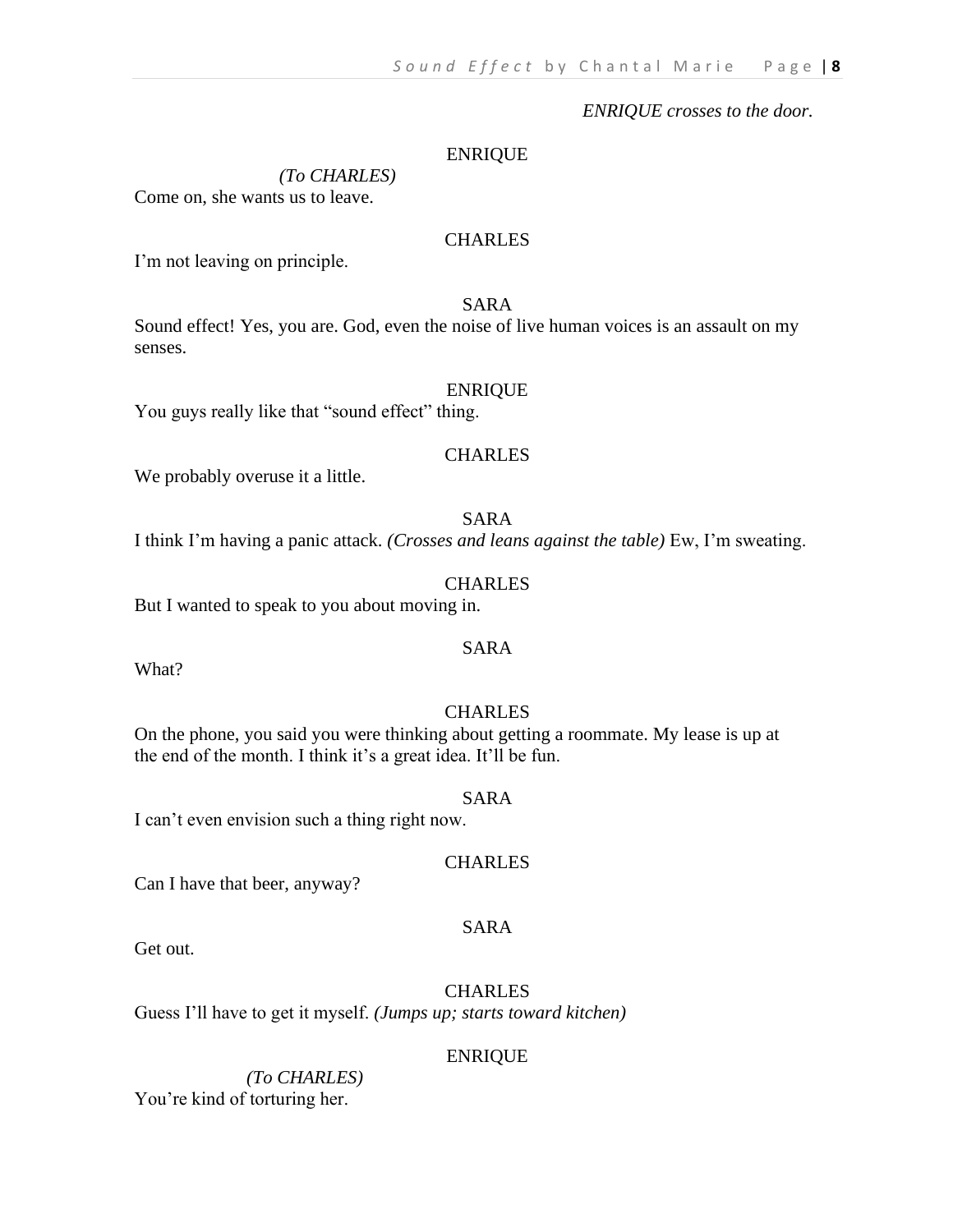#### **CHARLES**

She can take it. This is nothing.

#### ENRIQUE

I don't know if I want to know what that means.

*CHARLES heads toward the kitchen.*

#### SARA

I don't have any beer!

#### **CHARLES**

No beer? So you were leading us on, alcoholically?

#### SARA

You're on to me, Charles. I spent weeks hatching a plan to reel you in with the promise of beer, only to pull the rug out from under you when you discover that indeed I have no beer. I would stand there laughing while all your hopes and dreams crashed down around you simply because of temporary beer deprivation. That was my big plan and you figured it out with that big brain of yours. Now please leave.

#### CHARLES

Okay, we're going. But only because you're not being fun, not because you asked us to. And the next time you call 'Charley Bear' and ask him over, expect him to be too busy hanging out with his 'real' friends.

#### SARA

You're talking about yourself in the third person.

#### **CHARLES**

*(Turn his back on her)*

Come on, Enrique. Let's head by that party at—Who was it again?

#### ENRIQUE

You mean my second cousin's quinceañera? I said I don't want to go to that.

#### CHARLES

*(Taunting SARA)* I heard you say it was going to be amazing.

#### SARA

*(To herself, quietly)*  That does sound kind of fun.

> *CHARLES drags ENRIQUE out the door.*